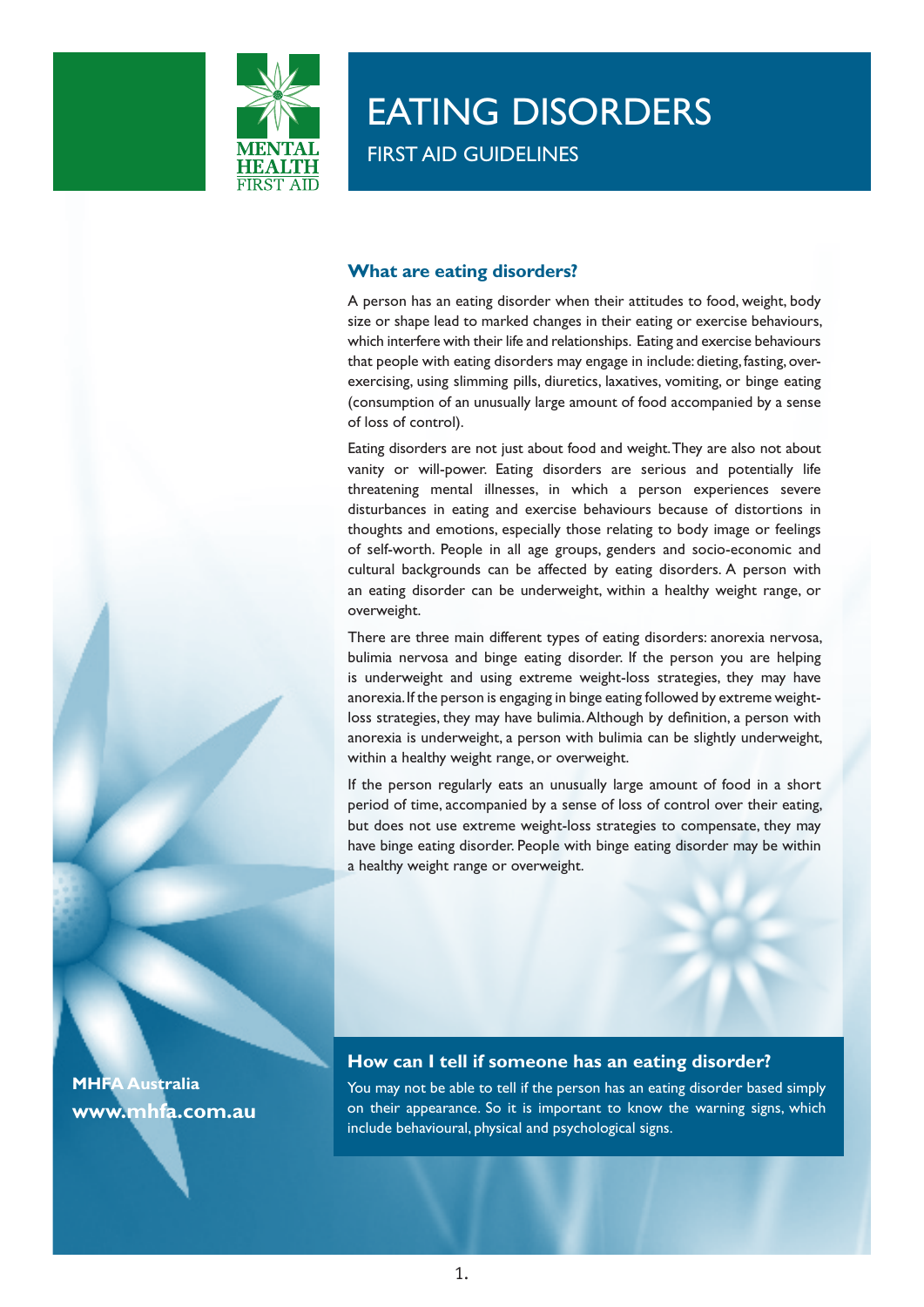

# EATING DISORDERS

FIRST AID GUIDELINES

## **Warning signs of a developing eating disorder**

### **Behavioural warning signs**

- • Dieting behaviours (e.g. fasting, counting calories/kilojoules, avoidance of food groups or types)
- Evidence of binge eating (e.g. disappearance or hoarding of food)
- Evidence of vomiting or laxative use (e.g. taking trips to the bathroom during or immediately after meals)
- Excessive, obsessive or ritualistic exercise patterns (e.g. exercising when injured or in bad weather, feeling compelled to perform a certain number of repetitions of exercises or experiencing distress if unable to exercise)
- Changes in food preferences (e.g. refusing to eat certain 'fatty' or 'bad' foods, cutting out whole food groups such as meat or dairy, claiming to dislike foods previously enjoyed, a sudden concern with 'healthy eating', or replacing meals with fluids)
- Development of rigid patterns around food selection, preparation and eating (e.g. cutting food into small pieces or eating very slowly)
- Avoidance of eating meals, especially when in a social setting (e.g. skipping meals by claiming they have already eaten or have an intolerance/allergy to particular foods)
- Lying about amount or type of food consumed or evading questions about eating and weight
- Behaviours focused on food (e.g. planning, buying, preparing and cooking meals for others but not actually consuming; interest in cookbooks, recipes and nutrition)
- Behaviours focused on body shape and weight (e.g. interest in weight-loss websites, books and magazines, or images of thin people)
- Development of repetitive or obsessive behaviours relating to body shape and weight (e.g. body-checking such as pinching waist or wrists, repeated weighing of self, excessive time spent looking in mirrors)
- Social withdrawal or avoidance of previously enjoyed activities

### **Physical warning signs**

- Weight loss or weight fluctuations
- Sensitivity to the cold or feeling cold most of the time, even in warm temperatures
- Changes in or loss of menstrual patterns
- Swelling around the cheeks or jaw, calluses on knuckles, or damage to teeth from vomiting
- **Fainting**

### **Psychological warning signs**

- Pre-occupation with food, body shape and weight
- Extreme body dissatisfaction
- Distorted body image (e.g. complaining of being/feeling/looking fat when a healthy weight or underweight)
- Sensitivity to comments or criticism about exercise, food, body shape or weight
- Heightened anxiety around meal times
- Depression, anxiety or irritability
- Low self-esteem (e.g. negative opinions of self, feelings of shame, guilt or self-loathing)
- Rigid 'black and white' thinking (e.g. labelling of food as either 'good' or 'bad')

#### Some warning signs may be difficult to detect This is because the person:

- may feel shame, guilt and distress about their eating or exercise behaviours and therefore these will often occur in secret
- may actively conceal their eating and exercise behaviours
- may deny having a problem
- can find it difficult to ask for help from family and friends.

### What are the risks associated with eating disorders?

A person with an eating disorder can experience a wide range of physical and mental health problems. Although rapid weight loss or being very underweight are known to bring about these problems, a person does not need to be underweight for these to occur.

Some serious health consequences associated with eating disorders include severe malnutrition, brain dysfunction and heart or kidney failure, which may lead to loss of consciousness or death. Heart failure and death can occur in both anorexia or bulimia.

It is common for a person with an eating disorder to experience another mental illness, such as depression, and to be at risk of becoming suicidal. For more information on assisting someone who is suicidal, please see the other guidelines in this series *Suicidal thoughts and behaviours: first aid guidelines.*

### The need for early intervention

Because eating disorders are complex mental illnesses, people experiencing them will benefit from professional help. For most people, the earlier help is sought for their unhealthy eating and exercise behaviours, the easier it will be to overcome the problem. A delay in seeking treatment can lead to serious longterm consequences for the person's physical and mental health. So, the earlier the person gets help, the more likely they are to make a full recovery. Therefore, the sooner you discuss your concerns with the person the better.

## **Approaching someone who may have an eating disorder**

Your aim should be to provide support for the person so that they feel safe and secure enough to seek treatment or to find someone else they can trust to talk to openly, such as a family member, friend, teacher or co-worker.

Before you approach the person, learn as much as you can about eating disorders. Do this by reading books, articles and brochures, or gathering information from a reliable source, such as an eating disorder support organisation or a health professional experienced in treating them.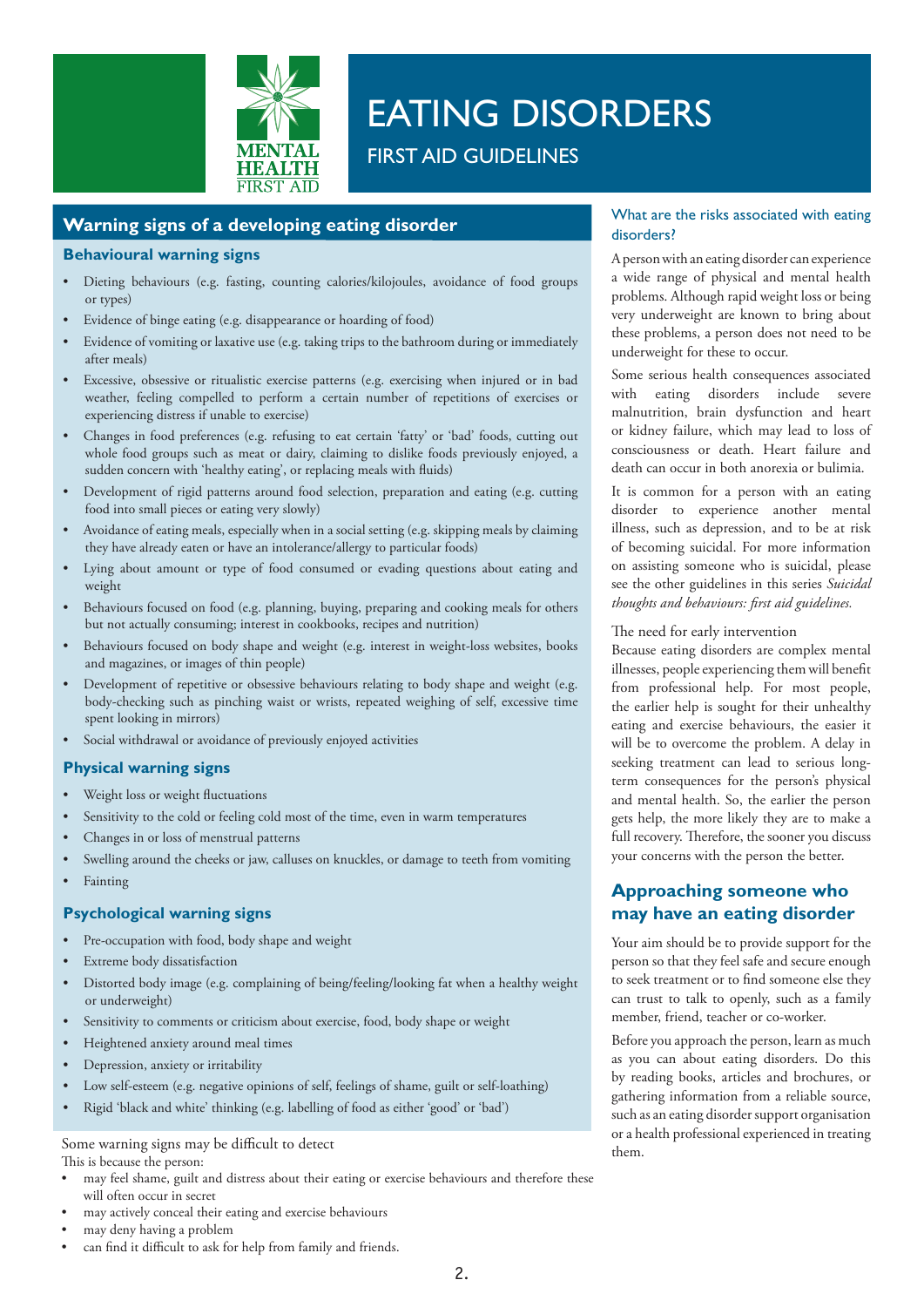

### How should I approach the person?

Make a plan before approaching the person; choose a place to meet that is private, quiet and comfortable. Avoid approaching the person in situations that may lead them to become sensitive or defensive, such as when either you or they are feeling angry, emotional, tired, or frustrated, are drinking, having a meal, or in a place surrounded by food.

It is better to approach the person alone, because having the whole family or a number of people confront the person at the same time could be overwhelming. Be aware that the person may respond negatively no matter how sensitively you approach them.

### What if I don't feel comfortable talking to the person?

It is common to feel nervous when approaching a person about their unhealthy eating and exercise behaviours. Do not avoid talking to the person because you fear it might make them angry or upset, or make their problem worse. When you speak to the person, they might feel relief at having someone acknowledge their problems, or they may find it helpful to know that someone cares about them and has noticed that they are not coping.

### What should I say?

The way you discuss the person's problem will depend on the age of the person and the degree to which their problem has developed.

Initially, focus on conveying empathy and not on changing the person or their perspective. When talking with them, you need to be non-judgmental, respectful and kind. This means you should not blame the person or their loved ones for the person's problems and avoid speculating about the cause. Be aware that you may find it tough to listen to what they have to say, especially if you do not agree with what they are saying about themselves, food or exercise. It is important that you try to stay calm.

Discuss your concerns with the person in an open and honest way. Try to use 'I' statements that are not accusing, such as "I am worried about you", rather than 'you' statements such as "You are making me worried". Try not to just focus on weight or food. Instead, allow the person to discuss other concerns that are not about food, weight or exercise. Make sure you give the person plenty of time to discuss

# EATING DISORDERS FIRST AID GUIDELINES

their feelings and reassure them that it is safe to be open and honest.

Explain to the person that you think their behaviours may indicate there is a problem that needs professional attention. Offer to assist them in getting the help they need, but be careful not to overwhelm the person with information and suggestions.

Remember that you don't have to know all the answers. There will be times when you don't know what to say. In this instance, just be there for the person by letting them know you care and are committed to supporting them. Reassure the person that they are deserving of your love and concern, and let them know you want them to be healthy and happy.

### What if the person reacts negatively?

The person may react negatively because they:

- are not ready to make a change
- do not know how to change without losing their coping strategies
- have difficulty trusting others
- think you are being pushy, nosey, coercive or bullying
- do not see their eating and exercise behaviours as a problem

If the person reacts negatively, it is important not to take their reaction personally. Avoid arguing or being confrontational and do not express disappointment or shock. Resist the temptation to respond angrily, as this may

### **Things to avoid**

In order to be supportive, it is important to avoid doing or saying things that might make the person feel ashamed or guilty. For instance, you should avoid:

- Being critical of the person
- Giving simple solutions to overcoming the person's problems, such as saying things like "all you have to do is eat"
- Making generalisations such as 'never' and 'always' (e.g. "you're always moody" or "you never do anything but exercise")
- Saying or implying that what the person is doing is 'disgusting', 'stupid' or 'selfdestructive'
- Making promises to the person that you cannot keep
- Trying to solve the person's problems for them

### How will the person react?

The person may react in a variety of different ways. They might react positively, for instance by being receptive to your concerns, admitting that they have a problem, or being relieved that someone has noticed their problem. The person might react negatively, for instance by being defensive, tearful, angry or aggressive, by denying they have a problem or seeking to reassure you that they are fine. It is also possible that the person may want time to absorb your comments and concerns. However the person might react, be aware that you are unlikely to resolve the problem in the first conversation and do not expect that the person will immediately follow your advice, even if they asked for it.

escalate the situation. Do not speak harshly to the person. Instead, be willing to repeat your concerns. Assure the person that even if they don't agree with you, your support is still offered and they can talk with you again in the future if they want to.

### **Getting professional help**

Eating disorders are long-term problems that are not easily overcome. Although there is no quick and easy solution, effective treatments are available. The most effective treatment involves receiving help from a number of different types of professionals.

You should suggest to the person that they may benefit from seeking professional help. It is best to encourage the person to seek help from a professional with specific training in eating disorders. Some general practitioners (GPs) or family doctors may not be able to recognise an eating disorder because they are not formally trained in detecting and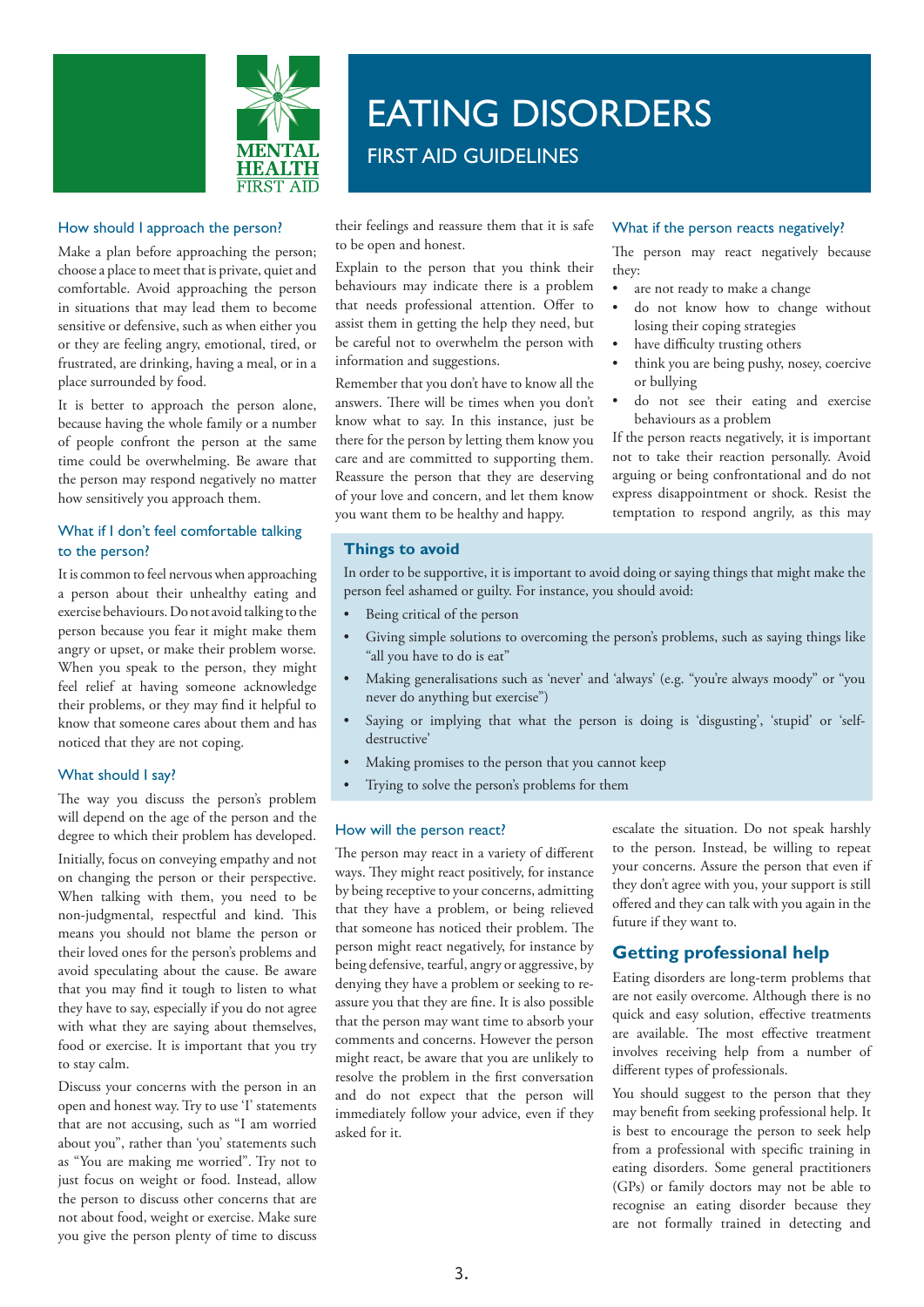

# EATING DISORDERS

FIRST AID GUIDELINES

treating them. In some countries, however, a referral from a GP/family doctor is needed to see another trained professional such as a psychiatrist, psychologist, dietician or family therapist.

If the person is very underweight, they may not be able to take responsibility for seeking professional help and may therefore need your assistance to do so. This is because the symptoms of an eating disorder can affect the person's ability to think clearly.

### What if the person doesn't want help?

Some people with an eating disorder may refuse professional help. The person may do this for a number of reasons. For instance, they may:

- feel ashamed of their eating and exercise behaviours
- fear gaining weight or losing control over their weight
- be afraid of acknowledging that they are unwell
- do not think that they are unwell
- believe that there are benefits to their eating or exercise behaviours (e.g. controlling their weight may make the person feel better about themselves, or give them a sense of accomplishment).

It is important to know that an adult has a right to refuse treatment, except under specific circumstances described in relevant local legislation (e.g. if the person's life is in danger). Although you may feel frustrated by the person's behaviours, it is important that you do not try to force them to change, or threaten to end your relationship with them. Instead, encourage the person's interests that are unrelated to food or physical appearance. Acknowledge their positive attributes, successes and accomplishments, and try to view them as an individual rather than just someone who has an eating disorder. You cannot force the person to change their attitudes or behaviours, or to seek help, but you can support them until they feel safe and secure enough to seek treatment.

Rather than giving up, continue to be supportive, positive and encouraging, while you are waiting for them to accept their need to change. Continue to suggest the person seek professional help, while being sensitive towards their fears about the process of seeking help. If you would like further support, seek advice from an organisation that specialises in eating disorders.

### **In an emergency**

A person does not have to be underweight to require emergency medical assistance for an eating disorder. Symptoms that indicate a crisis or advanced disorder, for which you should always seek emergency medical help, include when the person:

- has accidentally or deliberately caused themselves a physical injury
- has become suicidal
- has confused thinking and is not making any sense
- has delusions (false beliefs) or hallucinations (experiencing things that aren't there)
- is disoriented; doesn't know what day it is, where they are or who they are
- is vomiting several times a day
- is experiencing fainting spells
- is too weak to walk or collapses
- has painful muscle spasms
- is complaining of chest pain or having trouble breathing
- has blood in their bowel movements, urine or vomit
- has a body mass index (BMI) of less than 16
- has an irregular heart beat or very low heart beat (less than 50 beats per minute)
- • has cold or clammy skin indicating a low body temperature or has a body temperature of less than 35 degrees Celsius/95 degrees Fahrenheit

If the person is admitted to hospital for any reason, you should tell the medical staff that you suspect they have an eating disorder.

### **How can I continue to**

### **be supportive?**

### Offer ongoing support to the person

To help the person feel secure, reassure them that you are not going to take control over their life, but rather will assist them to get help. Explain that even if there are limits to what you can do for them, you are still going to try and help, and you will be there to listen if they want to talk. Suggest that the person surround themselves with people who are supportive.

### Give the person hope for recovery

Reassure the person that people with eating disorders can get better and that past unsuccessful attempts do not mean that they cannot get better in the future. Encourage the person to be proud of any positive steps they have taken, such as acknowledging that their eating or exercise behaviours are a problem or agreeing to professional help.

### What isn't helpful?

It is especially important that you do not let issues of food dominate your relationship with the person. Try to avoid conflict or arguments over food. Do not give advice about weight loss or exercise and avoid reinforcing the idea that physical appearance is critically important to happiness or success. Also, do not comment positively or negatively on the person's weight or appearance, for instance by saying "you're too thin", "you look well" or "good, you have gained weight."

If you become aware that the person is visiting pro-ana or pro-mia websites (websites that promote eating disorder behaviour) you should discourage further visits, as the websites can encourage destructive behaviour. However, do not mention these sites if the person is not already aware of them.

# **Eating disorders in children and young people**

If you suspect that a child or young person is developing an eating disorder, you should follow the advice above, but also consider the following additional guidelines.

The negative consequences of eating disorders on physical health are much stronger in children than in adults because the eating and exercise behaviours can disrupt normal physical development. A child does not need to have all the symptoms of an eating disorder to suffer from long-term negative effects.

It is important not to accept any symptoms of eating disorders as 'normal adolescent behaviour'. Even if you think that the child's problem is not serious, you should not delay taking action. If left untreated, these behaviours can quickly develop into serious disorders that are difficult to overcome.